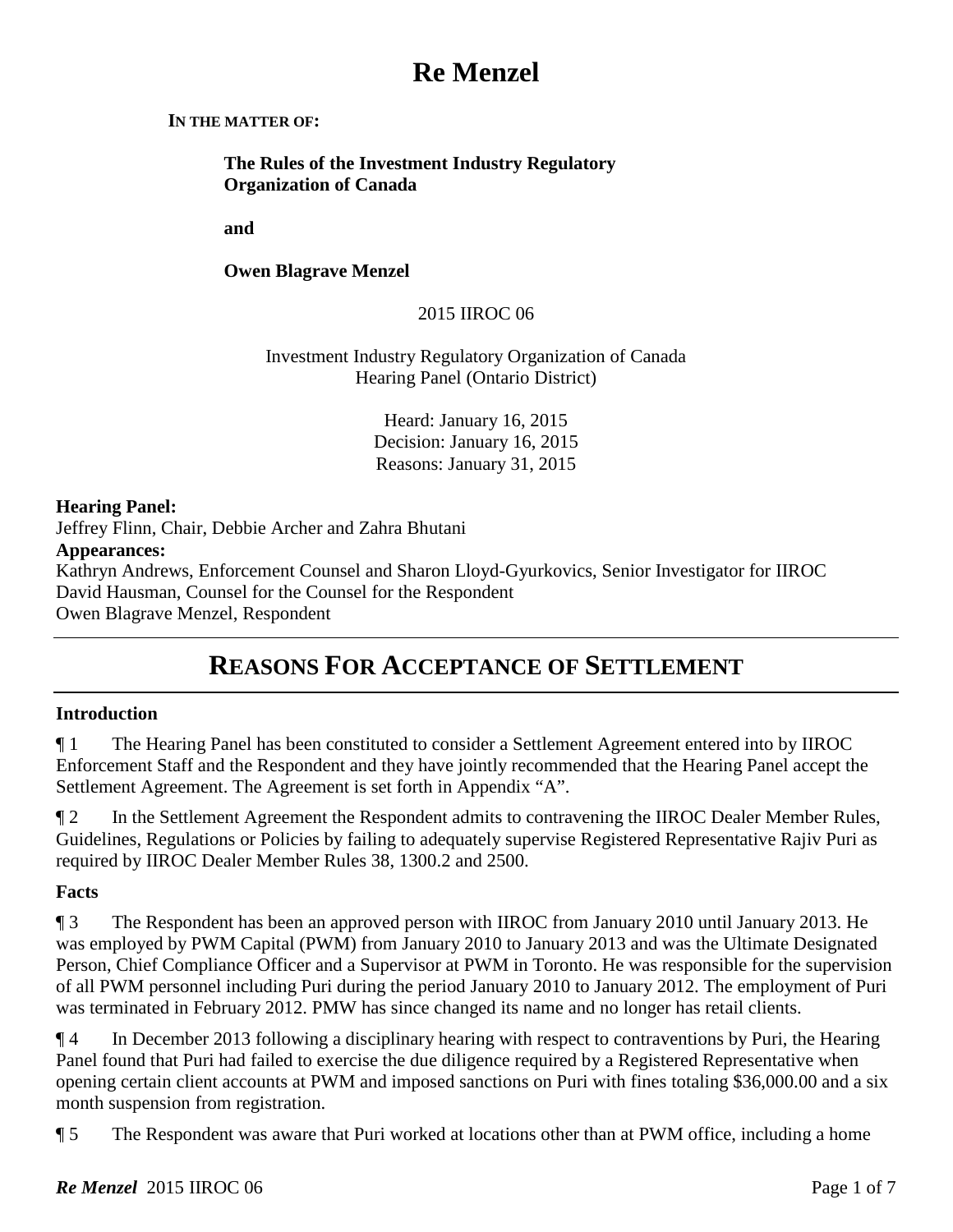office and at a company known as "Skyline" as well as out of country. Little is disclosed about "Skyline" except that at the relevant times that company was promoting the sale of shares in the capital of MobileBits Holdings Corp. (MBIT). These shares were Over the Counter Bulletin Board shares, and not qualified for distribution in either Ontario or Quebec.

¶ 6 In February 2011 the Respondent inquired about MBIT when Puri presented the Respondent with a new account opening form proposing to transfer in MBIT shares to a number of clients. The Respondent reported that Puri advised that he was to open accounts for clients who had already purchased MBIT shares. However, a February 2011 email indicated that at least one client had not yet purchased MBIT shares. Puri opened approximately 30 new accounts at PWM and all purchased or proposed to purchase MBIT shares. The new account application forms were sent to the carrying broker of PWM without being signed by the Respondent. Six of the accounts had MBIT shares deposited into them.

¶ 7 The Respondent knew that MBIT shares had a restricted legend, and in fact were not qualified for distribution in Ontario or Quebec.

¶ 8 The Agreement sets forth the various ways in which the Respondent failed to exercise due diligence at the time Puri opened the new accounts and did not adequately supervise Puri in that the Respondent:

- (a) Failed to question Puri's involvement in assisting clients to purchase shares in MBIT;
- (b) failed to ask Puri whether MBIT shares were approved for sale or distribution in either Ontario or Quebec where Puri's clients were;
- (c) permitted Puri to work in Skyline's offices;
- (d) did not review the MBIT documentation distributed by Skyline and provided to him by Puri, which included a pooling agreement, a shareholder agreement and other documents relating to purchase MBIT shares;
- (e) did not make sufficient inquiries into the circumstances of the opening of these accounts; and
- (f) did not make any notes of any discussions with Puri regarding MBIT.

¶ 9 Other details of the inadequate supervision include that from January 2010 to February 2012 the Respondent;

- (a) often did not know where Puri was physically located;
- (b) allowed Puri to work outside of the country where he could not adequately supervise him;
- (c) did not visit Puri's home office;
- (d) did not conduct any supervision related reviews of Puri's emails;
- (e) allowed Puri to use an email account held outside PWM for business communications, even though the Respondent could not access or review this account; and
- (f) failed to follow up with Puri to determine whether he had completed a 2011 PWM questionnaire relating to the disclosure of his outside business activities.

# **Mitigating Factors.**

- ¶ 10 The Respondent does not have any previous disciplinary history with IIROC.
- ¶ 11 The Respondent co-operated with Staff's investigation and this prosecution.

# **Joint Settlement Recommendation**

- ¶ 12 The joint settlement recommendation is:
	- Respondent shall pay a fine of \$20,000.00,
	- Respondent will be suspended from registration as a Supervisor for six weeks and

# *Re Menzel* 2015 IIROC 06 **Page 2 of 7** Page 2 of 7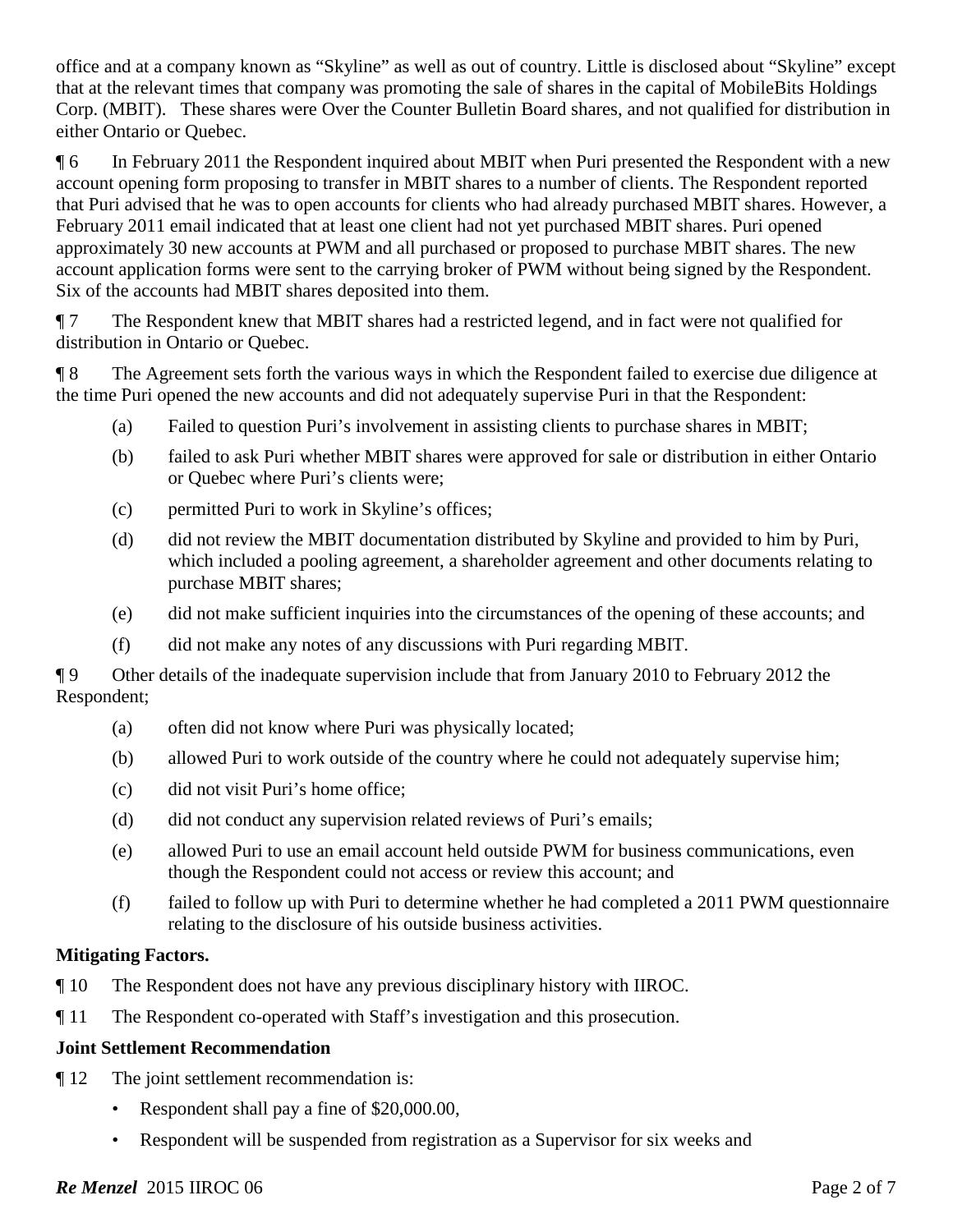• Respondent agrees to pay costs to IIROC in the sum of \$1500.00.

¶ 13 The settlement is also in accordance with the terms of paragraphs 29 to 38 inclusive of the Settlement Agreement.

# **The Contraventions**

¶ 14 Paragraph 5 of the Settlement Agreement describes the contravention by the Respondent as "failed to adequately supervise Registered Representative Raji Puri contrary to Dealer Member Rule 38". That rule is set out in Tab 4 of the Settlement Book. The section is headed "Compliance and Supervision" indicating the importance of supervision.

¶ 15 In *Re Portfolio Strategies* 2012 LNIRROC 36, the Hearing Tribunal made this observation:

"The responsibility of Dealer Members to comply with their obligations to supervise their activities and their employees is a very important one. Supervision is necessary to ensure ethical conduct, fair trading and the integrity of the investment industry. The contraventions in this case must, therefore, be treated as serious ones."

¶ 16 While the facts in that case differ from this it was a case of failure to supervise contrary to Rule 38 of the Dealer Member Rules.

# **Duty of Hearing Panel**

¶ 17 It is not the duty of the Hearing Panel to decide whether they would have reached the same conclusion as the parties to the Settlement Agreement, but rather whether the penalties imposed are within a reasonable range that meets the objectives of the disciplinary process which are to protect the investing public, maintain the integrity of the investment industry and the markets, and to deter conduct which might violate the rules and policies.

¶ 18 The test is reasonableness and fairness in all the circumstances, determined with due consideration of the guidelines of IIROC and the jurisprudence built up from the reasons for decision of other hearing panels in somewhat like cases. Again, while few cases are identical, *Re Bergh* 2011LNIIROC 41, *Re Portfolio Strategies* (supra), *Re Jessiman* 2014 LNIIROC, and *Re Richardson* 2013 LNIIROC all of which appear in the Settlement Book, have been helpful in assessing the penalty agreed to by the parties.

¶ 19 The Hearing Panel has also considered the provisions of Rule 1300 and Rule 2500 which sets out the standards of supervision required. These provisions are featured in S.4.3 of the Sanction Guidelines. The Hearing Panel observed that the extent of losses suffered by clients, if any, might if disclosed, have been helpful in making the assessment of reasonableness and fairness. However that lack of information is not fatal to the application.

# **Decision**

¶ 20 Having considered all of the material in the Settlement Book and the circumstances of the contravention and after hearing Counsel for IIROC and for the Respondent, the Hearing Panel concluded the settlement was reasonable, and accepted the settlement. The original of the Settlement Agreement was executed by each member of the Hearing Panel indicating acceptance.

Dated this  $31<sup>st</sup>$  day of January 2015 Jeffrey Flinn, Chair Debbie Archer Zahra Bhutani

# **Appendix A SETTLEMENT AGREEMENT**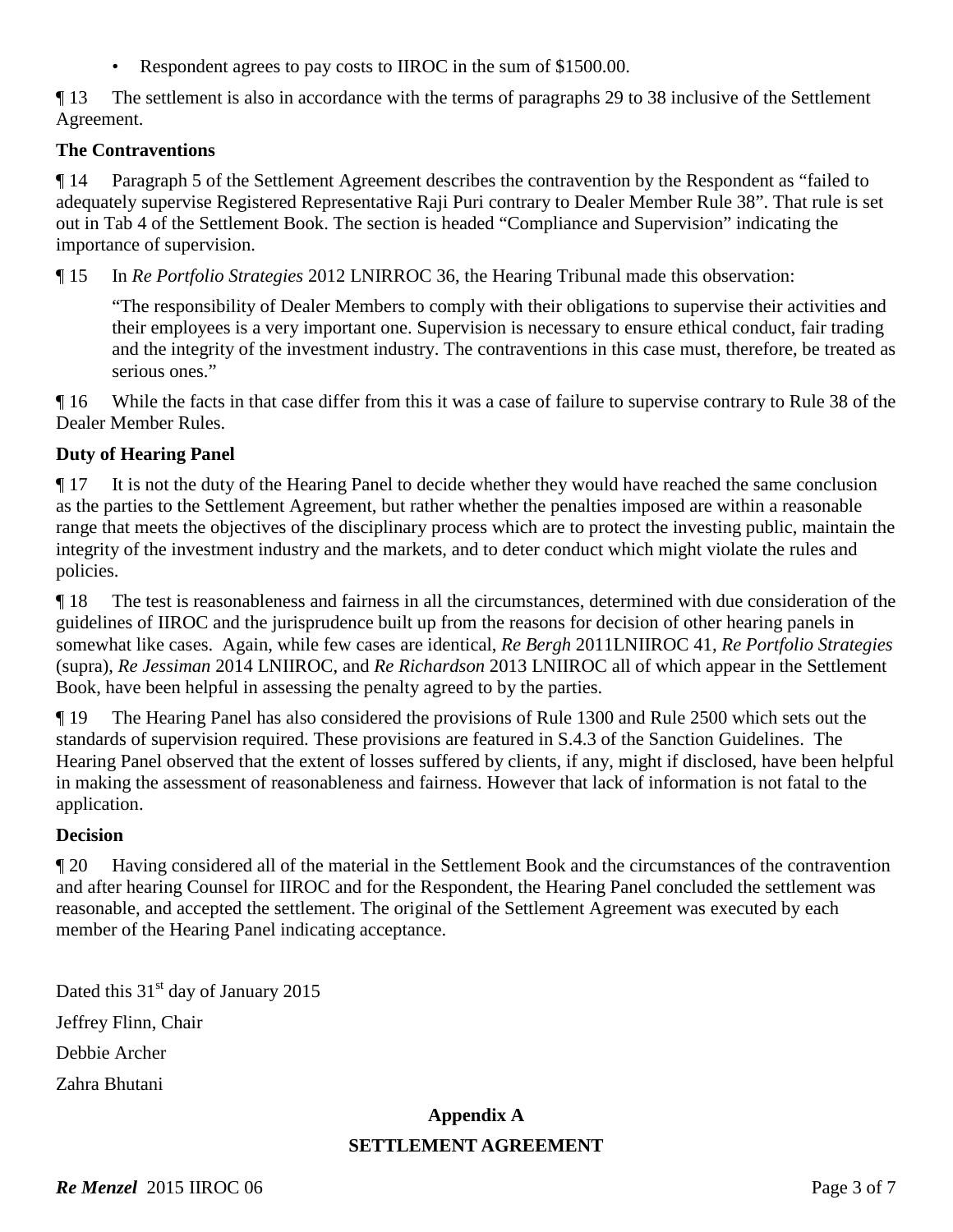# **I. INTRODUCTION**

- 1. IIROC Enforcement Staff ("Staff") and the Respondent Owen Blagrave Menzel (the "Respondent"), consent and agree to the settlement of this matter by way of this agreement (the "Settlement Agreement").
- 2. The Enforcement Department of IIROC has conducted an investigation (the "Investigation") into the Respondent's conduct.
- 3. The Investigation discloses matters for which the Respondent may be disciplined by a hearing panel appointed pursuant to IIROC Transitional Rule No.1, Schedule C.1, Part C (the "Hearing Panel").

### **II. JOINT SETTLEMENT RECOMMENDATION**

- 4. Staff and the Respondent jointly recommend that the Hearing Panel accept this Settlement Agreement.
- 5. The Respondent admits to the following contravention of IIROC Dealer Member Rules, Guidelines, Regulations or Policies:

From January 2010 to February 2012, the Respondent failed to adequately supervise Registered Representative Rajiv Puri, contrary to IIROC Dealer Member Rules 38, 1300.2, and 2500.

- 6. Staff and the Respondent agree to the following terms of settlement:
	- a) Payment of a fine in the amount of \$20,000; and,
	- b) A six week suspension from registration as a Supervisor.
- 7. The Respondent agrees to pay costs to IIROC in the sum of \$1,500.

### **III. STATEMENT OF FACTS**

### (i) **Acknowledgment**

8. Staff and the Respondent agree with the facts set out in this Section III and acknowledge that the terms of the settlement contained in this Settlement Agreement are based upon those specific facts.

### (ii) **Factual Background**

### **Overview**

- 9. At all material times, the Respondent was the Ultimate Designated Person, Chief Compliance Officer and a Supervisor at PWM Capital Inc. ("PWM") in Toronto, Ontario. He was responsible for the supervision of all PWM personnel, including supervision of Registered Representative Rajiv Puri ("Puri") from 2010 to 2012.
- 10. From January 2010 to early 2012, the Respondent failed to adequately supervise Puri in that he did not sufficiently review or question the activities that Puri conducted in his client accounts. In particular, he failed to supervise the opening of a number of Puri client accounts which purchased or intended to purchase shares in MobileBits Holdings Corp. ("MBIT"), an Over the Counter Bulletin Board stock. In fact, MBIT shares were not legally qualified for distribution in Ontario or Quebec.
- 11. Puri's employment was terminated by PWM in February 2012. At that time PWM informed IIROC that Puri had failed to disclose certain outside business activities.

### **Disciplinary action against Puri**

- 12. Following a December 2013 disciplinary hearing, an IIROC Hearing Panel found, among other things, that Puri had failed to exercise due diligence when opening certain client accounts at PWM.
- 13. In a sanction decision dated January 20, 2014, the Hearing Panel imposed various sanctions on Puri, including fines totaling \$36,000 and a six month suspension from registration.

### **Background**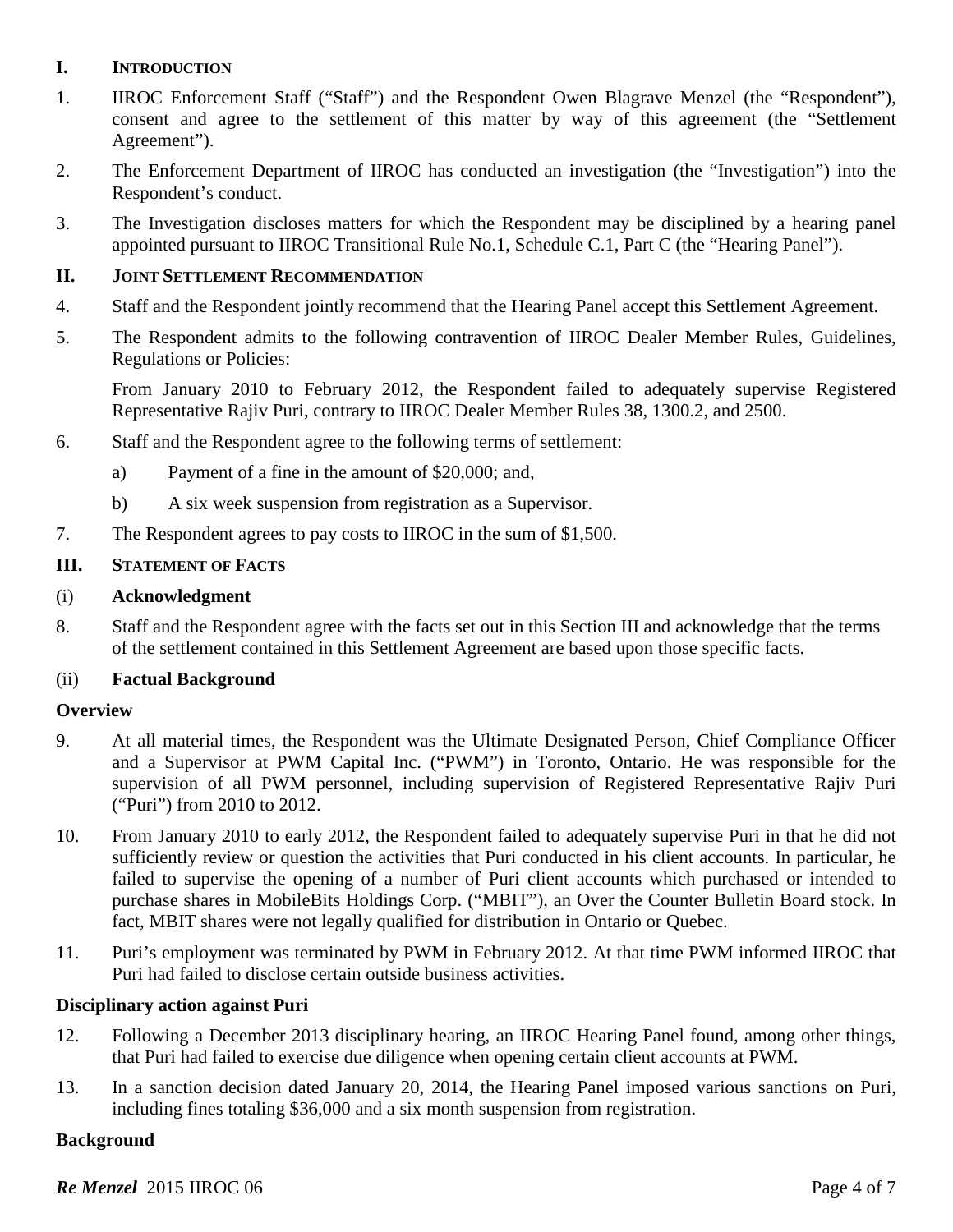- 14. The Respondent has been an Approved Person with IIROC in various capacities since 2002. From January 2010 until January 2013, he was employed with PWM and registered with IIROC as the UDP and Supervisor, as well as the CCO at various times.
- 15. In early 2013, PWM changed its name to Arton Investments ("Arton"). The Respondent is currently approved as the UDP, Supervisor, CCO and CFO at Arton.
- 16. Since November 2012, PWM and now Arton no longer maintain any retail clients. Arton's business activities are limited solely to the Quebec Immigrant Investor Program ("QIIP"). The QIIP is a Quebec government initiative which helps individuals and their families gain entry to that province by providing funds in support of Quebec's economic development.

#### **Puri's work location**

17. The Respondent was aware that from time to time Puri worked at various locations other than PWM's offices. Occasionally Puri was out of the country. The Respondent was also aware that sometimes Puri worked out of a home office and sometimes he worked out of the Toronto office of a company known as "Skyline".

#### **MBIT**

- 18. According to the Respondent, Puri told him that he was associating himself with Skyline who was promoting the sale of MBIT shares.
- 19. In approximately February of 2011, the Respondent asked Puri about MBIT when Puri provided him with a new account opening form proposing to transfer in MBIT shares. The Respondent understood from Puri that he wanted to open accounts for clients who had already purchased MBIT shares but planned to diversify the holdings in their accounts.
- 20. The Respondent told Staff that he believed that Puri's clients had already invested in MBIT shares prior to opening their new accounts at PWM. One email sent by Puri to the Respondent in February 2011 indicates, however, that at least one client had not yet purchased MBIT shares.

### **Opening of new accounts at PWM**

- 21. Puri opened approximately 30 new accounts at PWM in 2011, all of which purchased or proposed to purchase MBIT shares. A number of new account application forms for these clients were sent to PWM's carrying broker without having been signed by the Respondent.
- 22. Six of the new accounts that Puri opened at PWM in 2011 had MBIT shares deposited into them.
- 23. The Respondent knew that MBIT shares bore a restricted legend. The Respondent did not review a stock purchase agreement or any of the other documents relating to MBIT, other than some stock certificates.
- 24. In actual fact, MBIT shares were not legally qualified for distribution in Ontario or Quebec.

#### **Lack of adequate supervision**

- 25. The Respondent failed to conduct sufficient due diligence at the time that Puri opened the new accounts in 2011. The Respondent did not adequately supervise Puri in that he:
	- (a) failed to question Puri's involvement in assisting clients to purchase shares of MBIT;
	- (b) failed to ask Puri whether MBIT shares were approved for sale or distribution in Ontario or Quebec where Puri's clients resided;
	- (c) permitted Puri to work from Skyline's offices;
	- (d) did not review the MBIT documentation distributed by Skyline and provided to him by Puri, which included a pooling agreement, a shareholder agreement and other documents relating to purchases of MBIT shares;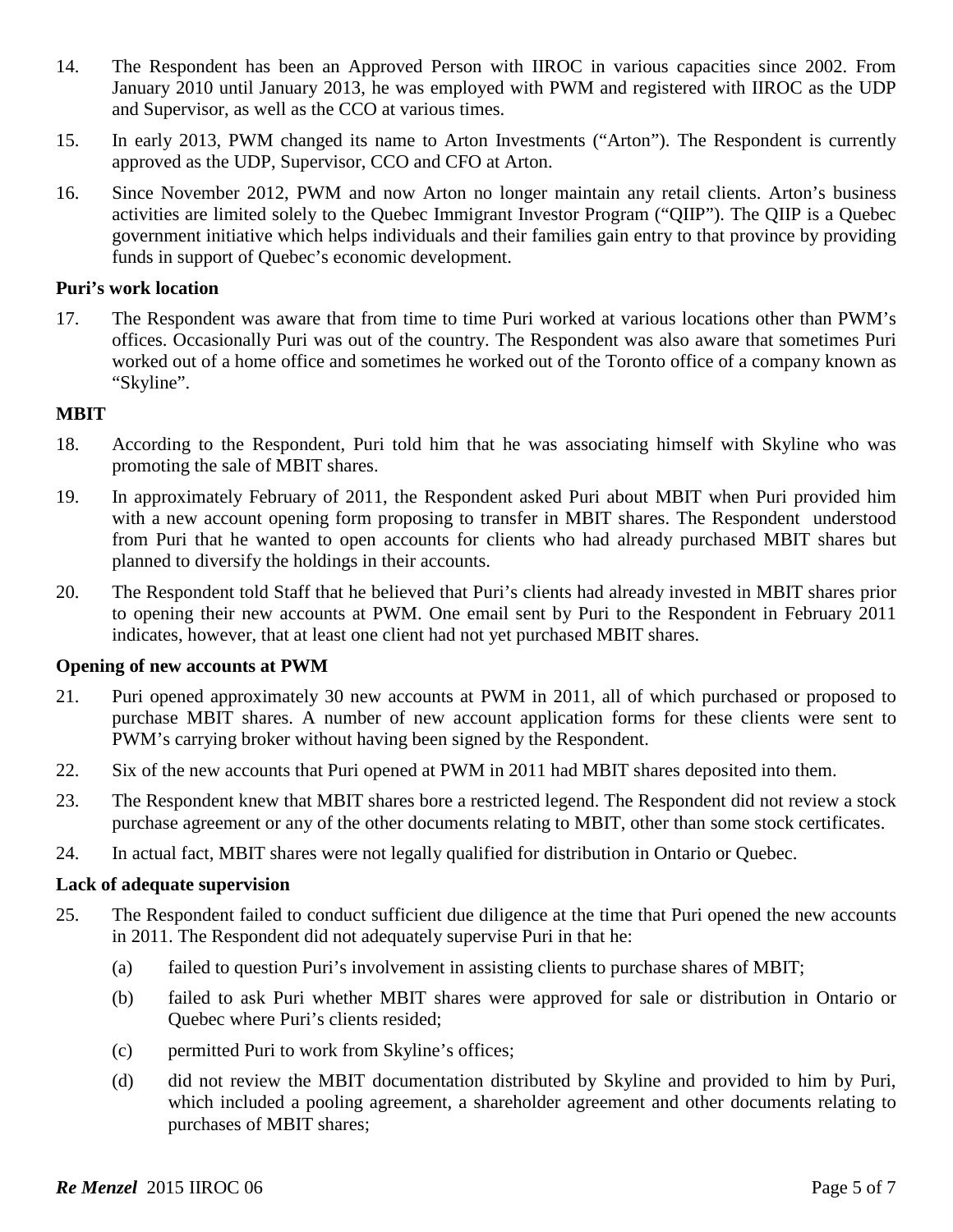- (e) did not make sufficient inquiries into the circumstances of the opening of these accounts; and,
- (f) did not make any notes of any discussions with Puri regarding MBIT.
- 26. Other details of the inadequate supervision include the fact that from January 2010 to February 2012, the Respondent:
	- (a) often did not know where Puri was physically located;
	- (b) allowed Puri to work outside of the country where he could not adequately supervise him;
	- (c) did not visit Puri's home office;
	- (d) did not conduct any supervision related reviews of Puri's work emails;
	- (e) allowed Puri to use an email account held outside of PWM for business communications, even though the Respondent could not access or review this account; and
	- $(f)$  failed to follow up with Puri to determine whether he had completed a 2011 PWM questionnaire relating to the disclosure of his outside business activities.

## **Mitigating Factors**

- 27. The Respondent does not have any previous disciplinary history with IIROC.
- 28. The Respondent co-operated with Staff's Investigation and this prosecution.

## **IV. TERMS OF SETTLEMENT**

- 29. This settlement is agreed upon in accordance with IIROC Dealer Member Rules 20.35 to 20.40, inclusive and Rule 15 of the Dealer Member Rules of Practice and Procedure.
- 30. The Settlement Agreement is subject to acceptance by the Hearing Panel.
- 31. The Settlement Agreement shall become effective and binding upon the Respondent and Staff as of the date of its acceptance by the Hearing Panel.
- 32. The Settlement Agreement will be presented to the Hearing Panel at a hearing (the "Settlement Hearing") for approval. Following the conclusion of the Settlement Hearing, the Hearing Panel may either accept or reject the Settlement Agreement.
- 33. If the Hearing Panel accepts the Settlement Agreement, the Respondent waives his rights under IIROC rules and any applicable legislation to a disciplinary hearing, review or appeal.
- 34. If the Hearing Panel rejects the Settlement Agreement, Staff and the Respondent may enter into another settlement agreement; or Staff may proceed to a disciplinary hearing in relation to the matters disclosed in the Investigation.
- 35. The Settlement Agreement will become available to the public upon its acceptance by the Hearing Panel.
- 36. Staff and the Respondent agree that if the Hearing Panel accepts the Settlement Agreement, they, or anyone on their behalf, will not make any public statements inconsistent with the Settlement Agreement.
- 37. Unless otherwise stated, any monetary penalties and costs imposed upon the Respondent are payable immediately upon the effective date of the Settlement Agreement.
- 38. Unless otherwise stated, any suspensions, bars, expulsions, restrictions or other terms of the Settlement Agreement shall commence on the effective date of the Settlement Agreement.

**AGREED TO** by the Respondent at the City of Toronto in the Province of Ontario, this 17th day of December, 2014.